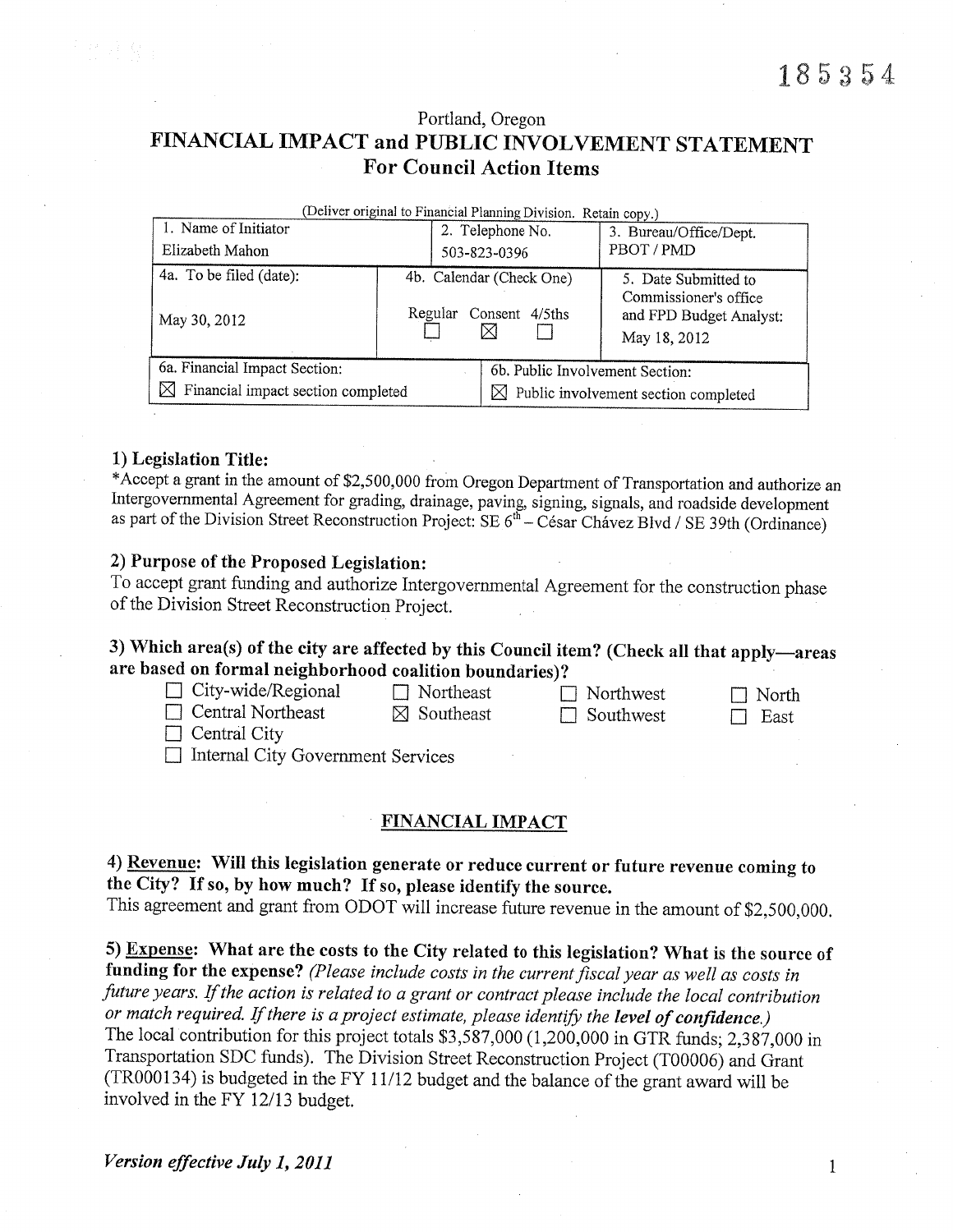#### 6) Staffing Requirements:

• Will any positions be created, eliminated or re-classified in the current year as a result of this legislation? (If new positions are created please include whether they will be part-time, full-time, limited term, or permanent positions. If the position is limited term please indicate the end of the term.)

No positions will be created or eliminated in the current year as a result of the legislation.

• Will positions be created or eliminated in future years as a result of this legislation? No positions will be created or eliminated in future years as a result of this legislation.

### (Complete the following section only if an amendment to the budget is proposed.)

7) Change in Appropriations (If the accompanying ordinance amends the budget please reflect the dollar amount to be appropriated by this legislation. Include the appropriate cost elements that are to be loaded by accounting. Indicate "new" in Fund Center column if new center needs to be created. Use additional space if needed.)

If you are accepting a grant, and not amending the current budget, please add a statement that explains why not, such as "Grant funds are already budgeted in the FY 11/12 budget" or "Grant funds are already shown in the proposed FY 12/13 budget".

Grant funds are already shown in the proposed FY 12/13 budget.

| Fund | Fund<br>Center | <b>Commitment</b><br>Item | Functional<br>Area | Funded<br>Program | Grant | <b>Sponsored</b><br>Program | Amount |
|------|----------------|---------------------------|--------------------|-------------------|-------|-----------------------------|--------|
|      |                |                           |                    |                   |       |                             |        |
|      |                |                           |                    |                   |       |                             |        |
|      |                |                           |                    |                   |       |                             |        |
|      |                |                           |                    |                   |       |                             |        |

[Proceed to Public Involvement Section - REQUIRED as of July 1, 2011]